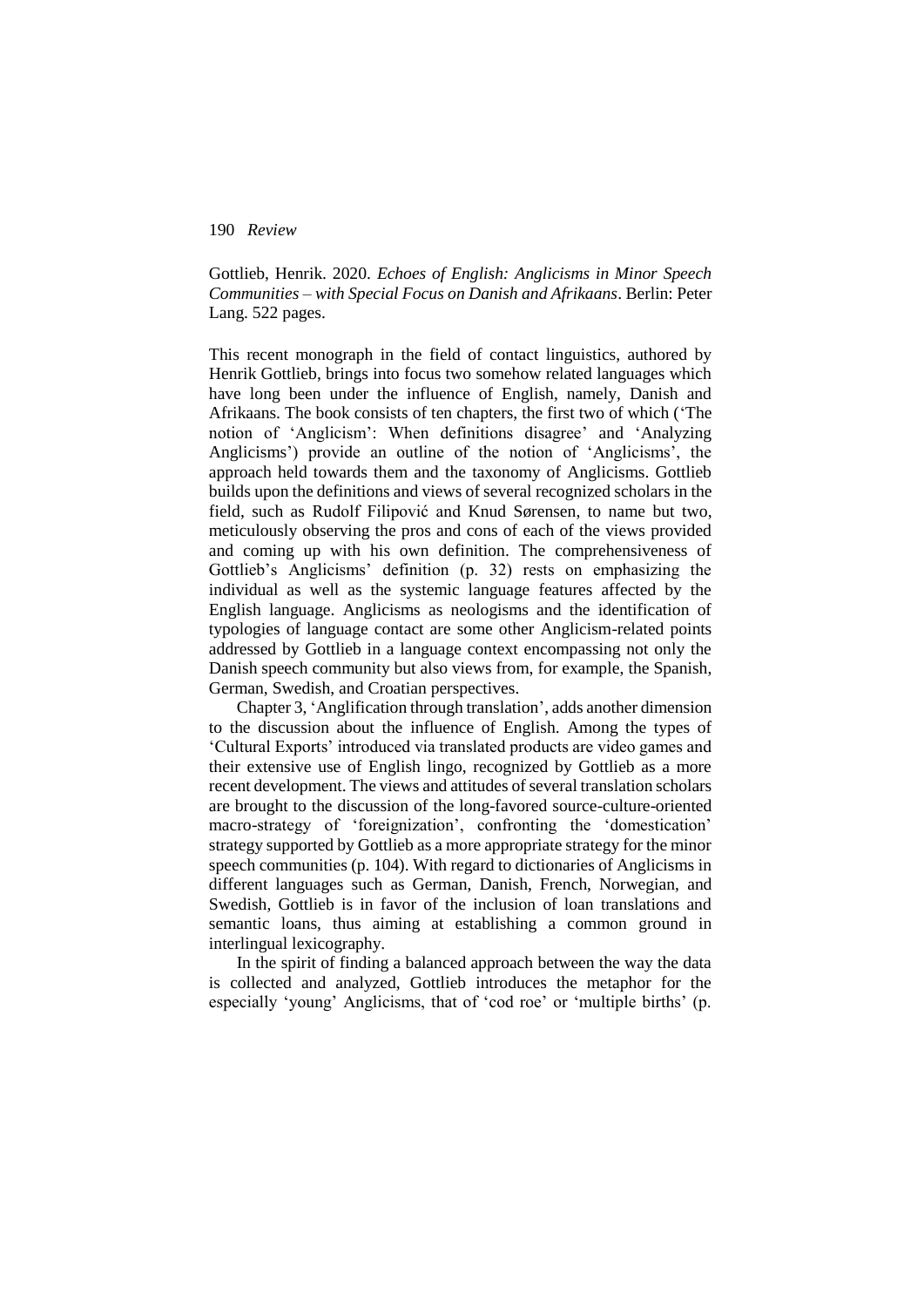97), which is different from the previous 'cuckoo' or the intruder, thus supporting not only the use of Anglicisms but also the 'open favoritism' of Danish (especially young) speakers towards all-English lexical items as well as English-inspired ones. The searches in Danish corpora and text archives outlined by Gottlieb reveal the necessity of Anglicisms, as they 'fill connotational or pragmatic voids or expand or specialize existing semantic properties'. Another symptom of imbalance according to Gottlieb is 'relay translations'. This is a process 'filtered through English' and involves considerable 'linguistic, cultural and political implications'. Relay translations are not the only reason for producing impoverished texts and affected content and style of different works; 'translationese' stemming from direct translations from English may also include visible and invisible 'target language features under the influence of the dominant language' (p. 123). Micro-language items and macro-language items constitute a different and innovative perspective offered by Gottlieb, which includes a wide range of the Anglification-process inputs (via translations) like recombinations, neo-semantizations, etc. Gottlieb's 'Echoes of English' is among those very few sources that treats language contact on a large scale, covering different communication dimensions: the written, the audio, the visual and the spoken media. Subtitling and dubbing constitute important sources of increasing English impact on minor speech communities. Gottlieb continues by challenging the 'common belief that the English language, in comparison to minor languages (not minor in lexical scope), is considered to be more expressive or contain more words than other languages'. According to him this is not an evidence-based statement and 'the competition between English and most other languages will end in a draw'. What Gottlieb finds surprising is the fact that the English language lacks words in certain domains such as kinship. Gottlieb identifies and illustrates that it is not always the number of speakers a language has that determines its power and its prestige; 'what keeps English so strong internationally is a delicate combination of facts and attitudes.'

Chapter 4, 'The spread of Anglicisms in Danish', and Chapter 5, 'Danish Anglicisms: Invisible successes?', provide an overview of the number of Anglicism items included in dictionaries of Anglicisms in several European languages, with a particular focus on the Danish language. A comparison with the German borrowings still in use in contemporary Danish is also provided. The density of Anglicisms is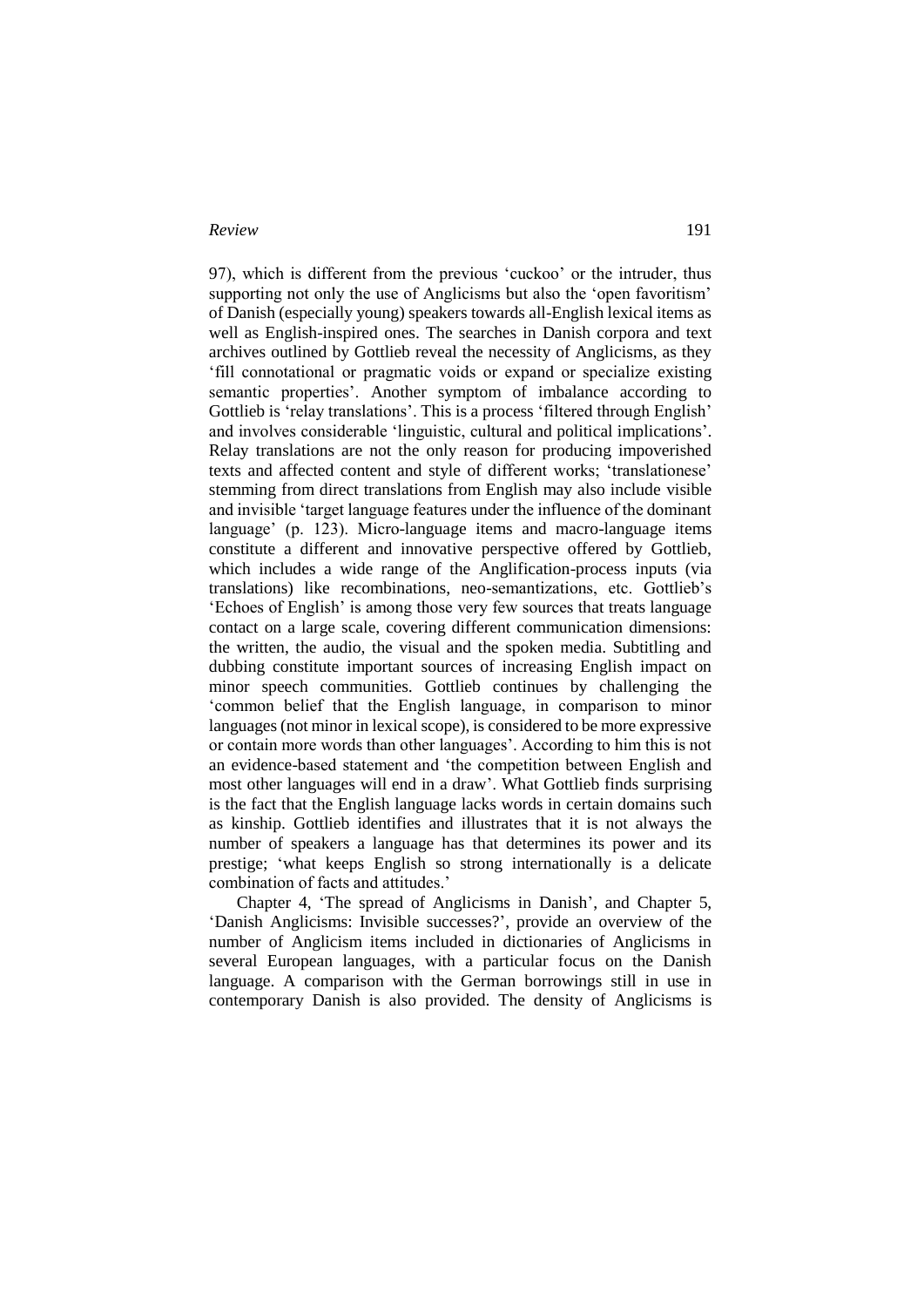mainly studied in text archives or corpora of written or spoken language and range from 0.01% in a literary studies book to 3% in magazines (p. 145). However, Gottlieb's study of three Danish newpapers aimed at different readers, comparing Anglicism types found in issues from 2000 and 2014, not only shows an increased number of Anglicisms but also provides evidence of the English influence spreading from lexis to semantics and phraseology. The 'concentric circles' which illustrate the shift of English from foreign language to second language are a reversion of Kachru's expanding circles (p.161). In the 21st century, Denmark is facing a diglossic situation with domain losses; this has been a concern for some scholars, but it is simply neglected by many others, perhaps because Anglicisms constitute less than 2% of all words in Danish. However, the author identifies six linguistic levels where 'invisible Anglification' occurs in Danish, beginning with orthography and even extending to pragmatics.

In Chapter 6, 'Are all Anglicisms pseudo-English? Quantifying pseudo-Anglicisms in Danish', we find an extensive treatment of pseudo-Anglicisms (PAs). Gottlieb considers that there is no exact line that can be drawn between these and the 'genuine' Anglicisms. The number and the frequency of pseudo-loans is relatively low. Still, they serve as 'spices' rather than 'ingredients' in a language and designate key concepts in the texts where they appear. Different studies conducted in Denmark, Germany, Italy and Norway on several issues of political magazines and youth magazines, cited by Gottlieb in this chapter, corroborate that the number of PAs makes up less than 1% of the total word count. Among the pseudo-Anglicisms found in the Danish language are pseudo-plurals, 'Neosemantizations', the 'mixed category', morphological PAs/clippings (common also in the Albanian language, although stated otherwise in Görlach's *Dictionary of European Anglicisms*) and 'vocal PAs'. The latter seem to be new PA candidates, and with reference to these Gottlieb finds that non-native English speakers give praise to English for loanwords which are not part of English lexis but are pronounced in a (mock) English fashion and sometimes even reinterpreted (p. 213). Unlike earlier researchers, who considered the English items 'transported' to a language via another language as pseudo-Anglicisms, Gottlieb holds the view that these so-called 'Relay Anglicisms' or 'Transmitted Anglicisms' constitute a separate class of English items/re-exported borrowings introduced into a given speech community through a language which is not English.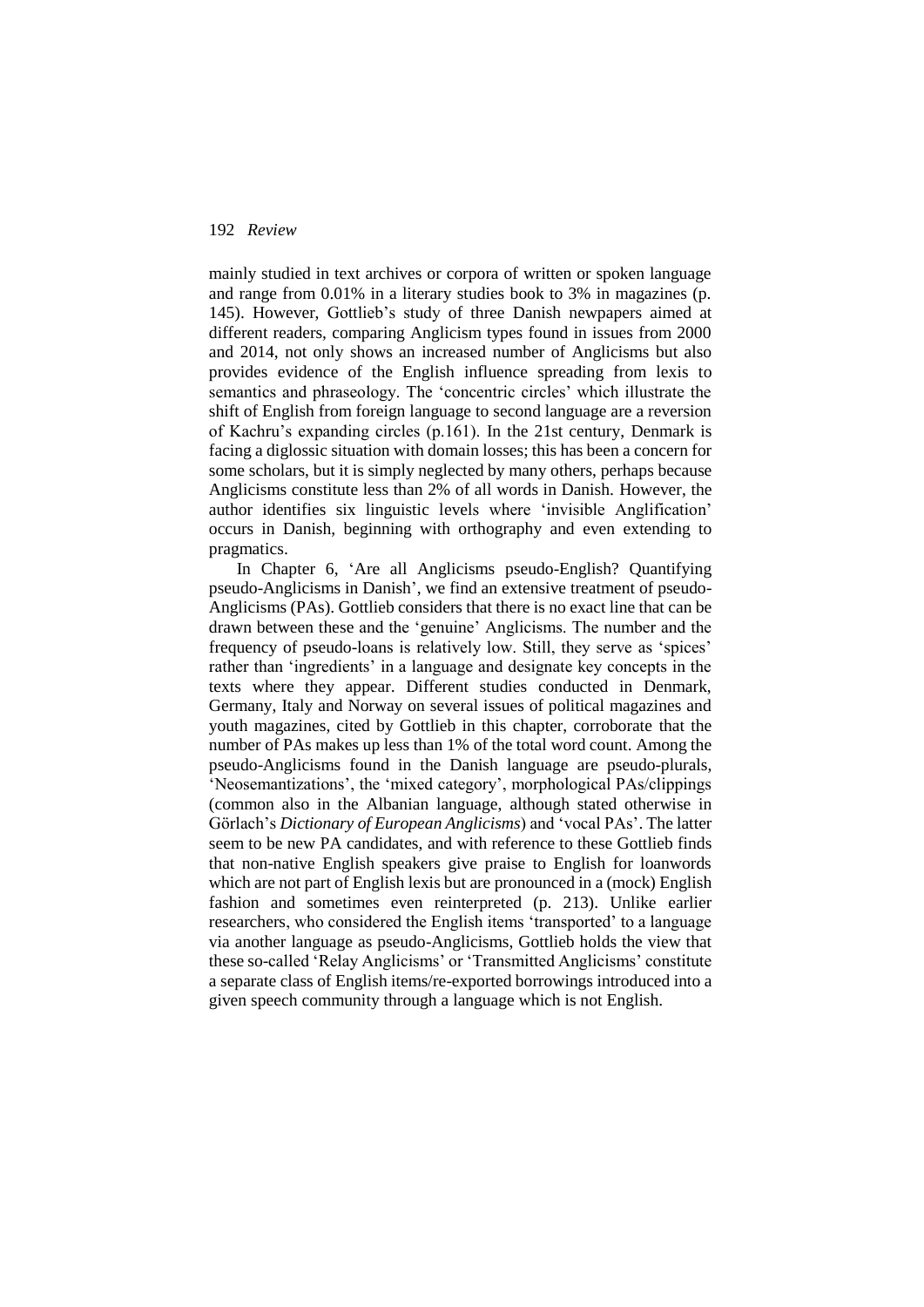In Chapter 7, 'From Germanisms to Anglicisms: Shifting loyalties in Danish', Gottlieb delineates the Danish-English contact since the early 19th century. German 'remained in power' till the end of the Second World War 'granting' Danish language 20-25% of its vocabulary, both in terms of lexical density and lexical richness, while the number of Anglicisms is much lower, at about 1-2%. He underlines the factors that shifted the attention of the Danes and the Danish language away from German language towards the English language. Gottlieb highlights the risk of Danish only being used in the intimate sphere in the future and ending up, together with the other Scandinavian languages, as 'kitchen languages'. To avoid this he suggests 'advocating an empirical and unbiased approach towards the working of Anglicisms in general' (p. 254), a purpose his monograph does its best to serve.

Chapter 8, 'English-inspired naming habits in Denmark and beyond: Prestige lost & found', deals with another less visited domain when it comes to the history of English influence, that of 'the name-giving attitudes'. With Denmark having been influenced by Anglo-American names since the 19th century, Gottlieb outlines some of the meta-linguistic reasons for these name choices. The studies of most popular baby names show almost the same 'top names' in America, Britain and the Scandinavian countries, reaching a frequency of English baby names of about 40% (p. 291). An overview of the ranking of English names in other European countries and countries outside Europe is provided, countries that have experienced oscillations with native names taking Englishsounding suffixes or resulting in different orthographic variants in the course of the 20th and 21st centuries. This changing trend was observed in South Africa too, with the rejection of English names before apartheid and English names becoming more fashionable or attractive afterwards. English-origin names have been of preference to different social classes in Danmark, at first recognized as having 'upper-class connotations' by the beginning of the 19th century, then associated more to 'lower classes' or defined as 'lacking social prestige' by the end of the 20th century. Gottlieb concludesthat it is not so much these social factors that affect name-giving traditions in Scandinavia as is the 'subterranean' English influence on parents' choices of names for their babies. Gottlieb also mentions the naming of storms in Denmark, now following the American model, and the extension of the 'international-looking' spelling of different words or towns with 'a particular English-language-care in mind'.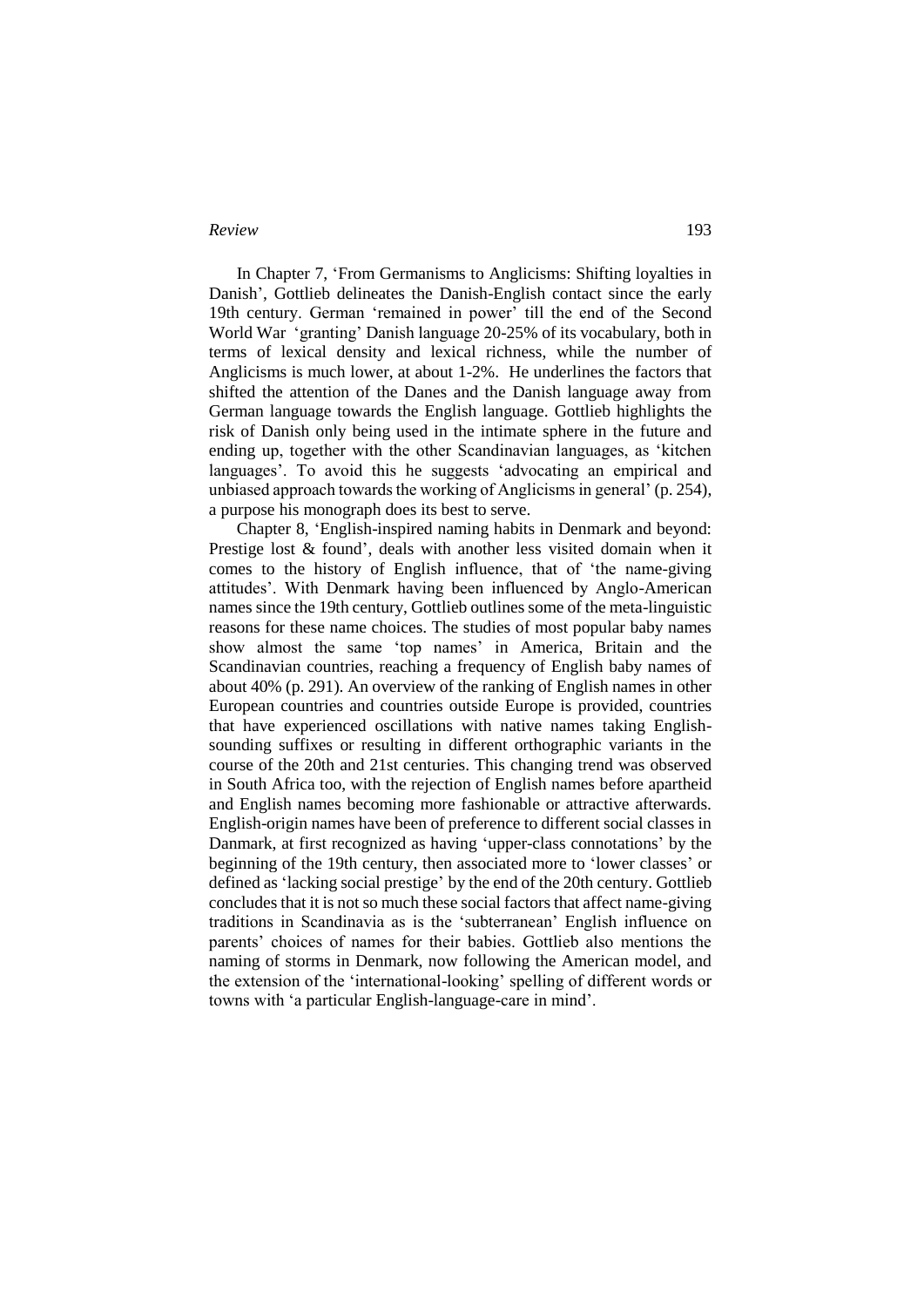Chapter 9, 'When English is seen as a threat: The case of South Africa', discusses the impact of English on Afrikaans, the Dutch-based Germanic language spoken in South Africa, dating back to the 19th century. Described as a complex linguistic community, South Africa has been an example of multilingualism for a long time, with no majority language. In this chapter Gottlieb provides a historical-facts-based overview of the rivalry between Afrikaans and English, with English always enjoying official status while at times co-existing with Afrikaans in a bilingual situation. Despite the disproportionate relationship in terms of the geographical territories that Afrikaans and English cover in South Africa, the latter spread to and now dominates 'all types of communication in the public sphere, including the media and the educational establishments'. The demographical facts about the number of Afrikaans speakers and English speakers have similarly shifted several times across history (p. 346). By some of its own speakers, Afrikaans is considered substandard due to 'the openness towards English and the habitual codeswitching' found in this speech community. More colored South Africans and rural Blacks are turning to the English language as a useful resource for their life and work needs. Gottlieb provides a 'bewildering, yet fascinating array of definitions of Anglicisms' given by several South African linguists and outlines the position of the South African Academy for Science and Arts towards Anglicisms and English influence on Afrikaans. In addition, an analysis of the conditions the candidate English features have to meet prior to being considered as 'language change' agents is provided. Language contact phenomenon is seen as based on two parameters, directness and symmetry of contact, where Afrikaans and English contact is defined as non-symmetrical and direct, whereas English and Danish contact is defined as non-symmetrical and indirect (p. 381). Gottlieb estimates the degree of Anglification of Afrikaans to be very high and of Danish as medium-high. The prevalent responses towards this process are seen as defensive and prescriptive in Afrikaans and lenient and descriptive in Danish (p. 388).

The last chapter, Chapter 10, 'Different Echoes, same English song?', gives a final overview of the similarities and differences that Danish and Afrikaans have with regard to the impact the English language has on them, an impact 'documented in Afrikaans much earlier than in Danish'. Among other points, they do not share the same attitude towards 'bilingualism'. Both in the Danish and the South African context,